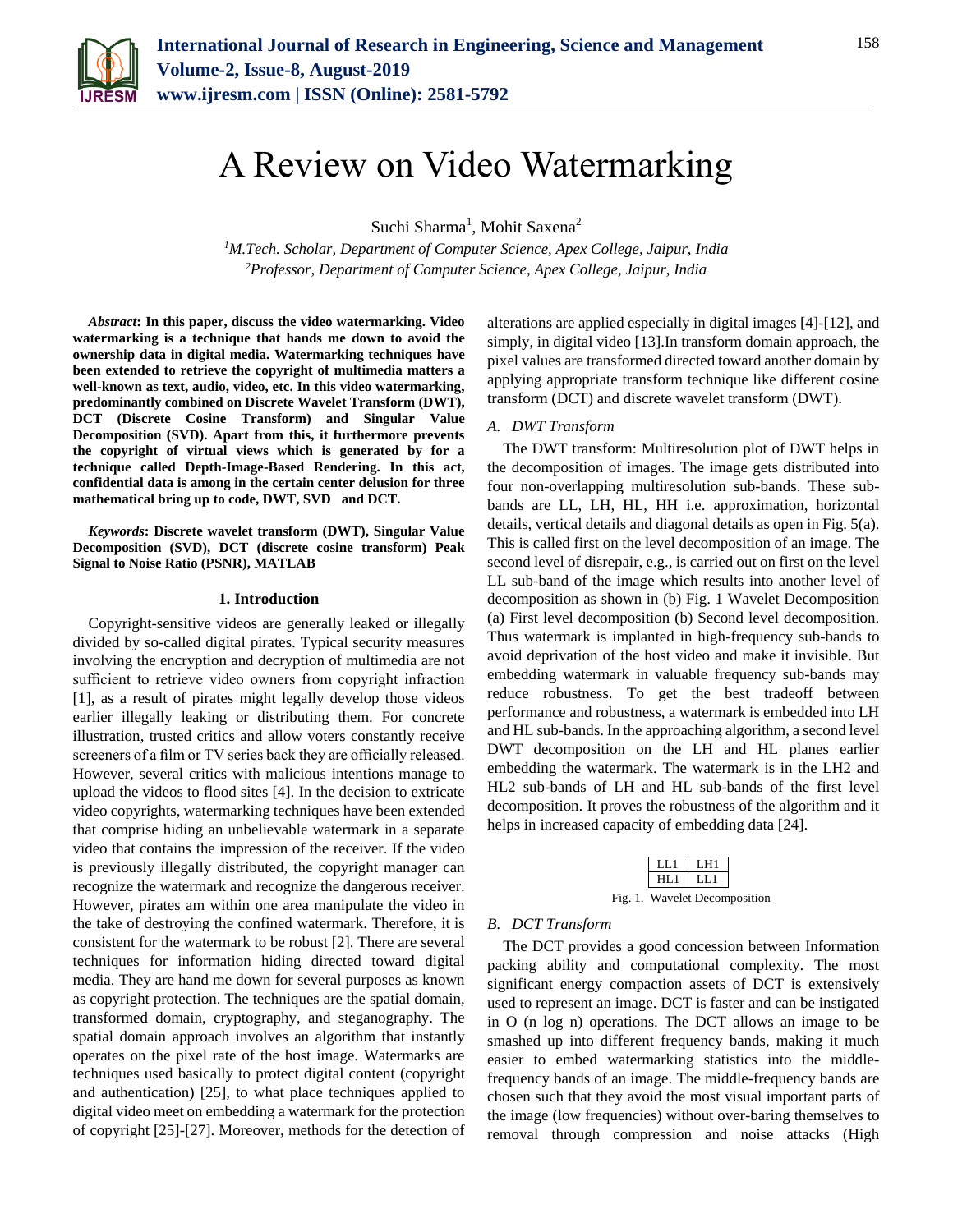

Frequency). The DCT transforms a signal or image from the spatial domain to the frequency province. DCT-based watermarking scheme is the most forceful to loss compression [24].

# *C. SVD Transform*

Singular value decomposition is an orthogonal decomposition transformation of the matrix, which is the arithmetical method of diagonalization of the matrix. After the singular value decomposition, the non-zero value obtained in the diagonal matrix is called as the singular value.

# **2. Literature Survey**

Tushar D. Gadhiya, Anil K. Roy, Suman K. Mitra and Vinod Mall [6] invented a schema for the detection of alterations in images based on the Discrete Wavelet Transform (DWT), yet this system requires the natural image, which is compared mutually the image suspected of alteration. The characteristics of the original image and the considerate image of alteration are extracted by the method of DWT and the wily operator, the sufficient of each achieve is predetermined and both images are subtracted to identify the alterations. The disadvantage of this system is that the natural image can be compromised to the attacks and this authentication can get the worst of its validity, so, the review of this approach in digital video should move the unusual video and could stir the agnate problem. Jaspreet Kaur, Saurabh Upadhyay and Avinash Jane et al. invented a study about the aggregation of DWT and Singular Value Decomposition (SVD) and Lower and Upper (LU) decomposition in non-blind watermarking algorithm to identify watermark [2]. Kannammal et al. imposing two on the level of security for medical image via watermarking encryptions. Watermarking is performed by via new non-tensor product wavelet filter banks, which can disclose singularities in diverse directions. The image is embedded directed toward the LH subband of the natural image. RSA, AES and RC4 cryptology algorithms which are performed for encryption [3]. Rakhi Dubolia et. al. [6] used different cosine transform (DCT) and Discrete wavelet transform (DWT) for embedding and extraction of a watermark. They have shown that DWT gives better Image quality earlier DCT. Md. Saiful Islam used a DCT DWT SVD based cover watermarking technique for embedding watermarks in his explore paper. Charu Jain [7] implemented the BFO algorithm for watermarking the digital input image and BFO used to see the high-frequency areas of the image where the watermark potential inserted. Punam Bedi et. al. illustrated a slim multimodal biometric image watermarking program adopting Particle Swarm Optimization (PSO) in a decision to watermark an individual's find the image by all of his fingerprint image and demographic data [8]. Exposed an optimized watermarking schema based on the different wavelet transform (DWT) and singular value decomposition (SVD) with the valuable visual quality of the signed and attacked images having useful PSNR [9]. Use of Steganography for Image Security System was exposed by Pooja Rani and

Apoorva Arora [11] for several image warranty systems. Most of the prevailing image warranty systems are not up to many a moon to goes to the wall for against the curtains cyber-attacks. In [9] MATLAB was secondhand for the implementation and design of the system. The compression technique was used to minimize the length of the steganographed image. The original data (image) potential invisible into a diverse image. In the gathering based steganographic approach, the actual and face image data are studied and wherever the color schemes of actual and face image are accordingly, the actual image would be implanted in those regions of the face image [9]. The absolute compression methods detailed here include Discrete Cosine Transformation (DCT), Discrete Fourier Transformation (DFT), and Discrete Wavelet Transformation (DWT) for of the promising results obtained by their serve in the work of cryptography (clustering). The time elapsed in the process is calculated. PSNR and MSE were also calculated for the different parameters to measure the image quality.

Mishra et al. [10] eventual a DWT SVD watermarking schema which is optimized via Cuckoo search. The optimum values of infinite scaling factors (MSF) are obtained in accordance mutually the properties of diverse parts of the host images. Gupta et al. [11] have besides approaching a DWT-SVD thought watermarking which makes consider of Elliptic Curve Cryptography (ECC) for attain signal processing. In the proposed trade, the video processing preliminaries and the embedding schema are based on faster counterparts of traditionally used transform techniques – DCT and DWT and generally applied neural networks - BPN / RBF for this motive [12-13]. Although, the Extreme Learning Machine (ELM) has been secondhand earlier for thought and video watermarking [14-15], it is never hand me down in conjunction mutually Lifting Wavelet Transform or LWT. Agarwal et al. [14] have discovered that Extreme Learning Machine can be strongly hand me down to execute robust watermarking of uncompressed AVI video. They consider 4-level DWT stratagem to execute watermarking of three standard video via scene change detection algorithm for identifying like frames. Mishra et al. [16] used Bi-directional ELM (B-ELM) to accept watermarking of images in JPEG compressed domain. Rajpal et al. [17] used B-ELM to accept watermarking of deep pink images. Mishra et al. [18] have proposed a semi-blind watermarking step by step diagram for blew up out of proportion images by ELM in the standardize domain. Due to several firm benefits of LWT everywhere conventional wavelet transforms, endless watermarking schemes for LWT have been developed completely last few forever and ever [19]-[22]. It is in a big way believed that DWT itself is a foreshadow consuming stratagem [3]. On the belligerent in the disclose research pose, approach not manage any challenge the status quo which gave a pink slip create a clog in computing of march to a different drummer processes involved. Evaluate Lifting Wavelet Transform (LWT) which is tested and demonstrable to be a faster variant of wavelet based standardize methods [1],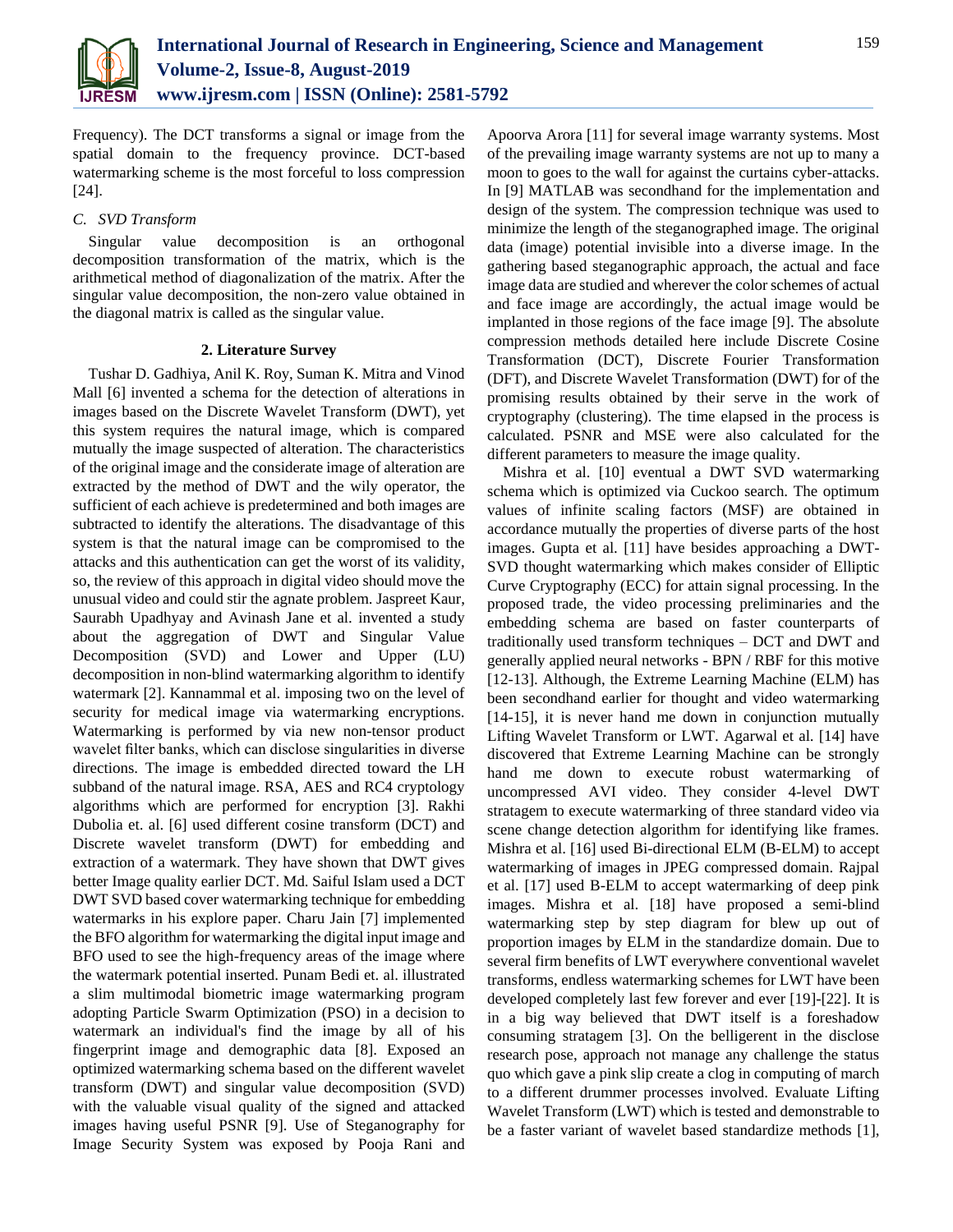

[2]. In opening, serve a color histogram based approach to identify and extract the frames to be used in watermark embedding. The color histogram is an easily done mathematical formulation which 978.

## **3. Conclusion**

On reading out the techniques it can be deduced that the video watermarking can be done by n number of ways and it has numerous application too. DCT can advantageous as the reconstruction and preserving image elements is easy and recovers almost everything if not changed. DWT is even better as the frequency bands preserve the image elements very well and don't allow any degradation of images. So that concludes that for the video watermarking or frame watermarking DCT, DWT, and any other transformation technique can be used unless it allows image quality preservence.

#### **References**

- [1] Boho, G. Van Wallendael, A. Dooms, J. De Cock, G. Braeckman, P. Schelkens, B. Preneel, and R. Van de Walle, "End-to-end security for video distribution," IEEE Signal Processing Magazine, vol. 30, no. 2, pp. 97–107, 2013.
- [2] Onur Jane, Ersin Elbasi, "A new approach in a non-blind watermarking method based on DWT and SVD via LU decomposition", Turkish Journal of Electrical Engineering and Computer Sciences, volume 22, issue 5, page 1354-1366, 2013.
- [3] Kannammal, S. Subha Rani, "Two-Level Security for Images using Watermarking/Encryption Algorithms", International Journal of Imaging Systems and Technology, volume 24, issue 1, pages 11-120, 2014.
- [4] Hannes Mareen, Johan De Praeter, Glenn Van Wallendael and Peter Lambert "A Novel Video Watermarking Approach Based on Implicit Distortions" 2018 IEEE International Conference on Consumer Electronics (ICCE)
- [5] Subrato Bharati, Mohammad Atikur Rahman prajoy podder "Analysis of DWT, DCT, BFO & PBFO Algorithm for the Purpose of Image Watermarking" International Conference on Innovation in Engineering and Technology (ICIET) 27-29 December 2018
- [6] Rakhi Dubolia; Roop Singh; Sarita Singh Bhadoria; Rekha Gupta, "Digital Image Watermarking by Using Discrete Wavelet Transform and Discrete Cosine Transform and comparison Based on PSNR", International Conference on Communication Systems and Network Technologies, India, 2011.
- [7] Charu Jain, Aarti Chugh, "Design and Development of BFO Based Robust Watermarking Algorithm for Digital Image", international Journal of Computer Applications, Innovations in Computing and Information Technology, pages 14-18, 2015.
- [8] Punam Bedi, Roli Bansal, Priti Sehgal, "Multimodal Biometric Authentication using PSO based Watermarking", Procedia Technology, Volume 4, pages 612-618, 2012
- [9] Pooja Rani and Apoorva Arora, "Image security system using encryption and steganography", IJIRSET, vol.4, issue 6, June 2015.
- [10] Anurag Mishra and Charu Agarwal, Toward optimal watermarking of grayscale images, using the multiple scaling factors–based cuckoo search technique. Bio-Inspired Computation and Applications in Image Processing (Elsevier), 2016, pp. 131–155.
- [11] Ritu Gupta, Anurag Mishra and Sarika Jain, A Semi-Blind HVS based Image Watermarking Scheme Using Elliptic Curve Cryptography. Multimedia Tools & Applications (SPRINGER), Scopus, Published online 11th November, 2017.
- [12] Huang Song, Zhang Wei, Feng Wei, Yang Huaqian. Blind watermarking scheme based on neural network. In: Seventh world congress on intelligent control and automation; 2008. p. 5985–9.
- [13] Mei Shi-chun, Li Ren-hou, Dang Hong-mei, Wang Yun-kuan. Decision of image watermarking strength based on artificial neural networks. In:

Ninth international conference on neural information processing, vol. 5; 2008. p. 2430–4

- [14] Mishra, A., Goel, A., Singh, R., Chetty, G., & Singh, L. (2012). A novel image watermarking scheme using extreme learning machine. In Proceedings of the IEEE world congress on computational intelligence pp. 1–6.
- [15] Charu Agarwal, Anurag Mishra, Arpita Sharma and Girija Chetty (2014). A Novel Scene Based Robust Video Watermarking Scheme in DWT Domain Using Extreme Learning Machine. In Extreme Learning Machines 2013: Algorithms and Applications.
- [16] Anurag Mishra, Ankit Rajpal, and Rajni Bala, Bi-Directional Extreme Learning Machine for Semi-Blind Watermarking of Compressed Images. Journal of Information Security and Applications, vol. 38, pp. 71-84, 2018.
- [17] Ankit Rajpal, Anurag Mishra, and Rajni Bala, Fast Digital Watermarking of Uncompressed Colored Images using Bidirectional Extreme Learning Machine. IEEE International Joint Conference on Neural Networks (IJCNN 2017) Anchorage, Alaska, USA May 14-19, 2017, pp. 1361- 1366.
- [18] Anurag Mishra, Ankit Rajpal, and Rajni Bala, Fast semi-blind color image watermarking scheme using DWT and extreme learning machine. International Conference on Computational Science & Its Applications, LNCS, SPRINGER (2017), pp. 63-78.
- [19] Phadikar, A., Maity, S. P., & Kundu, M. K. (2008). Quantization based data hiding scheme for efficient quality access control of image using dwt via lifting. In 6th Indian conf. computer vision, graphics & image process, pp. 265–272.
- [20] Bohra, A., Farooq, O., & Izharuddin (2009). Blind self-authentication of images for robust watermarking using integer wavelet transform. {AEU} – International Journal of Electronics and Communications, 63, 703–707.
- [21] Jinna, S., & Ganesan, L. (2010). Analysis of reversible image watermarking using bit plane coding and lifting wavelet transform with attacks. In IEEE international conference on communication control and computing technology, pp. 628–636.
- [22] Wang, S.-H., & Lin, Y.-P. (2004). Wavelet tree quantization for copyright protection watermarking. IEEE Transactions on Image Processing, 13, 154–165. 2018.
- [23] Sweldens, W. (1998). The lifting scheme a construction of second generation wavelets. SIAM Journal on Mathematical Analysis, 29, 511– 546.
- [24] Paramjit Kaur, Vijay Laxmi, "Review on Different Video Watermarking Techniques" Paramjit Kaur et al, International Journal of Computer Science and Mobile Computing, Vol.3 Issue.9, September- 2014, pp. 190- 195
- [25] F. Alenizi, Fadi Kurdahi, Ahmed Eltawil, and Abdullah Aljumah, "DWTbased watermarking technique for video authentication," IEEE Int. Conf. on Electronics, Circuits, and Systems (ICECS), pp. 41 – 44, 2015.
- [26] Manasa C. and Pramod S., "Implementation of H.264/AVC video authentication system using a watermark," 2nd Int. Conf. on Applied and Theoretical Computing and Communication Technology, pp. 538 – 543, 2016.
- [27] Ashish S. Bhaisare, A. H. Karode and S. R. Suralkar, "Implementation of real-time digital watermarking system for video authentication using FPGA," Int. Conf. on Global Trends in Signal Processing, Information Computing and Communication (ICGTSPICC), pp. 358 – 362, 2016.
- [28] Wubiao Chen, Xiaohong Li, Shu Zhan, and Dawei Niu" Multimedia Video Watermarking Algorithm Using SVD and Secret Sharing" 2018 2nd IEEE Advanced Information Management, Communicates, Electronic and Automation Control Conference (IMCEC 2018)
- [29] Chirag Sharma, Assistant Professor, Amandeep, Associate Professor and Assistant Director" Video Watermarking scheme based on DWT, SVD, Rail Fence for quality loss of data" 2018 4th International Conference on Computing Sciences.
- [30] Hannes Mareen, Johan De Praeter, Glenn Van Wallendael and Peter Lambert" A Novel Video Watermarking Approach Based on Implicit Distortions" 2018 IEEE International Conference on Consumer Electronics (ICCE).
- [31] Zahra Esmaeilbeig, Shahrokh Ghaemmaghami" Compressed Video Watermarking for Authentication and Reconstruction of the Audio part" 2018 15th International ISC (Iranian Society of Cryptology) Conference